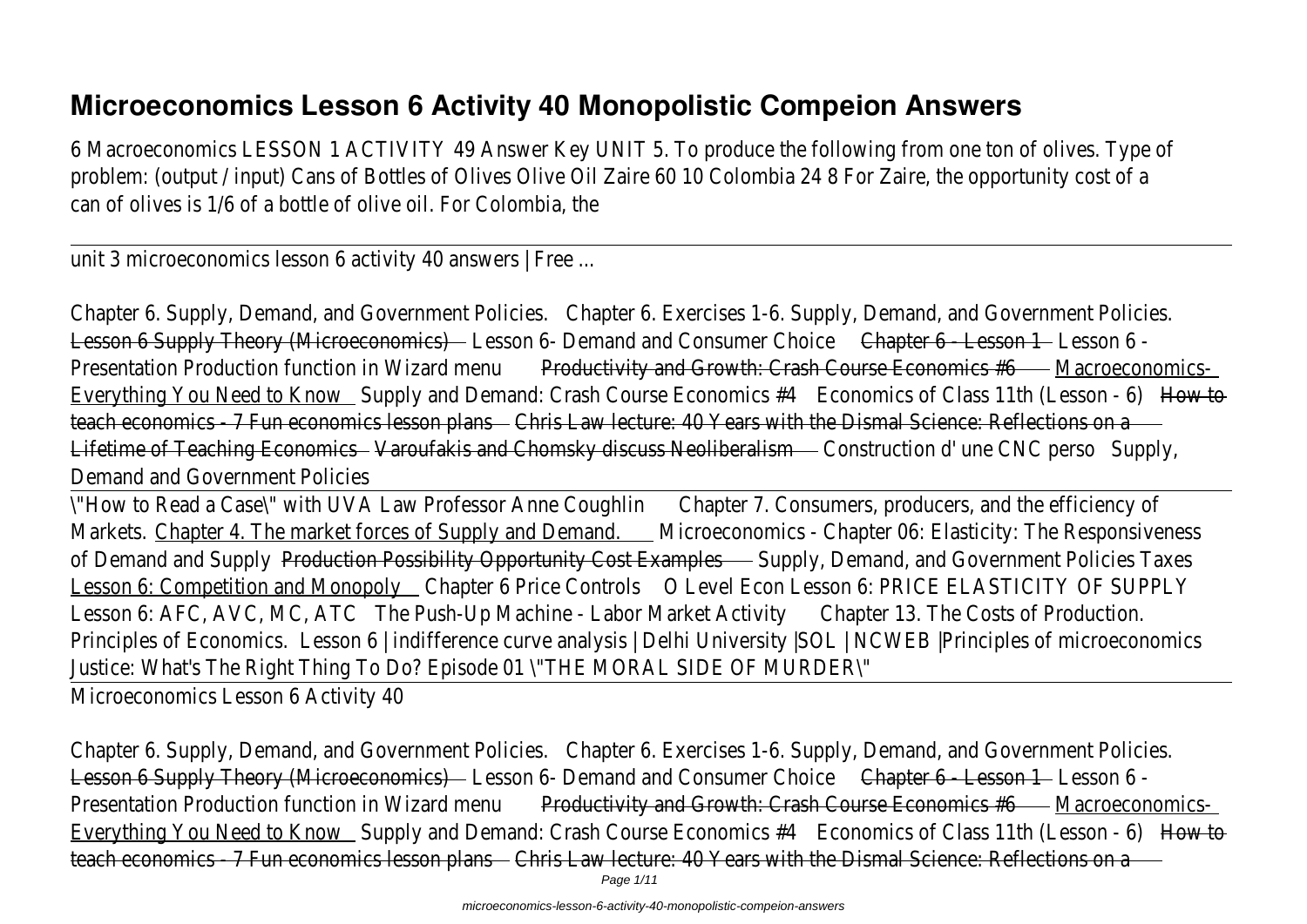Lifetime of Teaching EconomicsVaroufakis and Chomsky discuss NeoliberalismConstruction d'une CNC persoupply, Demand and Government Policies

\"How to Read a Case\" with UVA Law Professor Anne CoughlinChapter 7. Consumers, producers, and the efficiency of Markets.Chapter 4. The market forces of Supply and DemandMicroeconomics - Chapter 06: Elasticity: The Responsiveness of Demand and SupplyProduction Possibility Opportunity Cost Example Supply, Demand, and Government Policies Taxes Lesson 6: Competition and Monopoly Chapter 6 Price Controls Level Econ Lesson 6: PRICE ELASTICITY OF SUPPLY Lesson 6: AFC, AVC, MC, ATC The Push-Up Machine - Labor Market Activity Chapter 13. The Costs of Production. Principles of EconomicsLesson 6 | indifference curve analysis | Delhi University |SOL | NCWEB | Principles of microeconomics Justice: What's The Right Thing To Do? Episode 01 \"THE MORAL SIDE OF MURDER\"

Microeconomics Lesson 6 Activity 40

LESSON 6 Monopolistic Competition Figure 40.1 Monopolistically Competitive Firm in the Short Run MC ATC co B ACTIVITY 40 1. QUANTITY Use Figure 40.1 to answer these questions. (A) At what level of output will this firm operate? (C) What price will this firm charge for its product? (D) The area of which rectangle is equal to total revenue?

Barnesville Public Schools / Homepage

microeconomics-lesson-6-activity-40-answer-key 1/2 Downloaded from hsm1.signority.com on December 19, 2020 by guest Download Microeconomics Lesson 6 Activity 40 Answer Key This is likewise one of the factors by obtaining the soft documents of this microeconomics lesson 6 activity 40 answer key by online. You might not require more

Microeconomics Lesson 6 Activity 40 Answer Key | hsm1 ...

Microeconomics LESSON 6 ACTIVITY 40 UNIT Adapted from Otis Gilley, Student Learning Guide to Accompany Miller: Economics (New York: HarperCollins Publishers Inc., 1985). Copyright © HarperCollins. Activity written by John Morton, National Council on Economic Education, New York, N.Y. M E D C 0 B A MR K G MC ATC F H D L QUANTITY COSTS/REVENUE (DOLLARS) Figure 40.1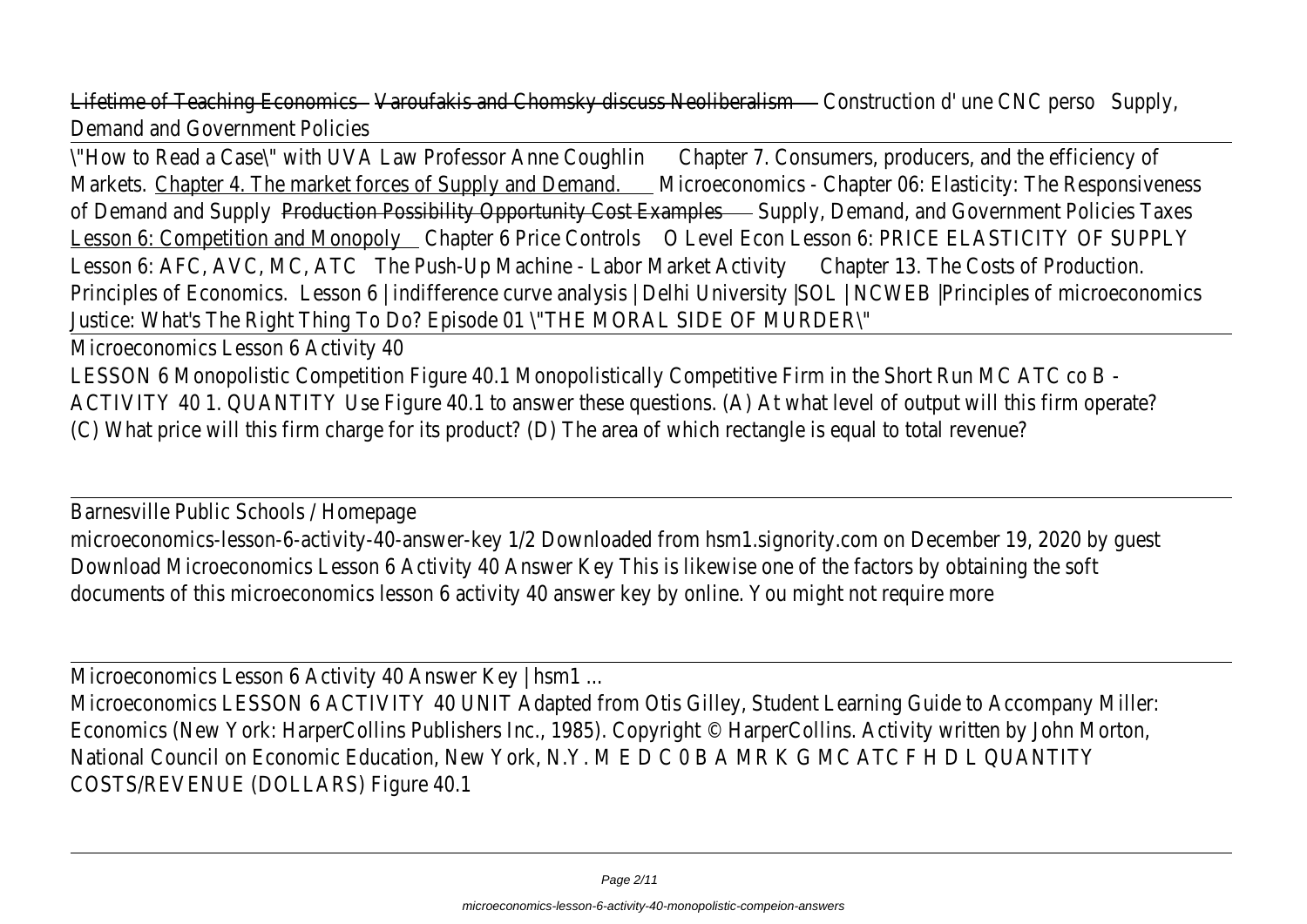UNIT 3 Microeconomics LESSON 6 ACTIVITY 40 Microeconomics LESSON 6 ACTIVITY 40 UNIT... Figure 40 .1 Monopolistically Competitive Firm in the Short Run. 192 Advanced Placement Economics Microeconomics ? http://www.craigfalk.com/econ/econfiles/handouts/micro/mic\_unit3\_lsn6\_40\_monop\_competition.pdf

unit 3 microeconomics lesson 6 activity 40 answers | Free ... {FREE} Unit 3 Microeconomics Lesson 6 Activity 40 ... You could buy guide Microeconomics Lesson 6 Activity 40 Monopolistic Competition Answers or acquire it as soon as feasible. You could speedily download this Microeconomics Lesson 6 Activity 40 Monopolistic Competition Answers after getting deal. So, in the same way as you require the

Microeconomics Lesson 6 Activity 40 Answer Key Microeconomics-Lesson-6-Activity-40-Monopolistic-Competition-Answers 1/1 PDF Drive - Search and download PDF files for free. Microeconomics Lesson 6 Activity 40 Monopolistic Competition Answers. [MOBI] Microeconomics Lesson 6 Activity 40 Monopolistic Competition Answers. When people should go to the ebook stores, search initiation by shop, shelf by shelf, it is essentially problematic.

Microeconomics Lesson 6 Activity 40 Monopolistic ...

{NEW} Unit 3 Microeconomics Lesson 6 Activity 40 Monopolistic Competition Answers 3 Macroeconomics LESSON 6 ACTIVITY 27 Answer Key UNIT Manipulating the AD and AS Model: Exogenous Demand and Supply Shocks Part A Exogenous Demand Shocks An exogenous demand shock is a change in an exogenous variable — a variable determined outside the model — that affects aggregate demand.

Microeconomics Lesson 6 Activity 40 Answers Microeconomics Lesson 6 Activity 40 Answers change in an exogenous variable — a variable determined outside the model that affects aggregate demand. {FREE} Unit 3 Microeconomics Lesson 6 Activity 40... You could buy guide Microeconomic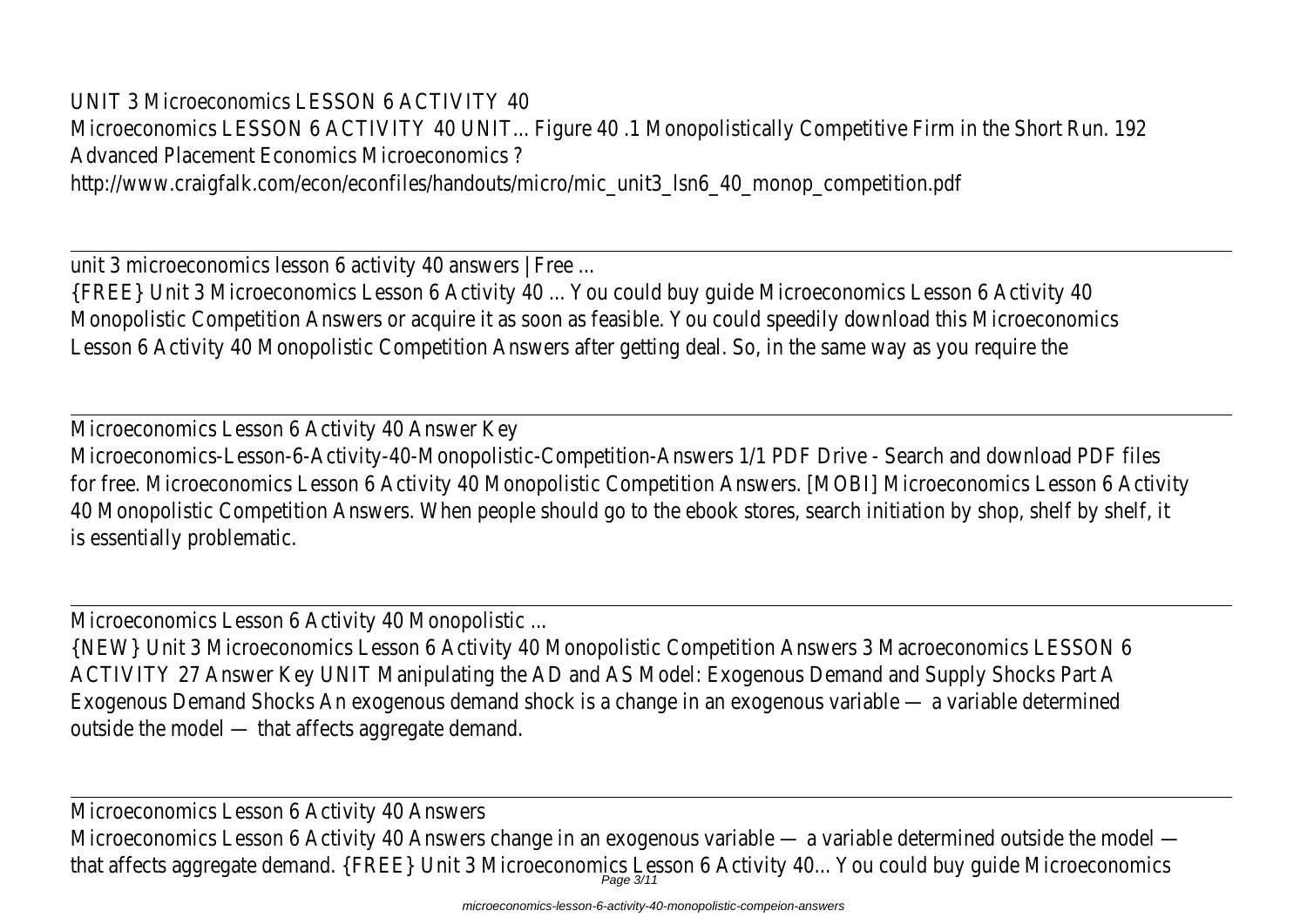Lesson 6 Activity 40 Monopolistic Competition Answers or acquire it as soon as Page 5/25

Microeconomics Lesson 6 Activity 40 Answers 1. Explain the shifts in aggregate demand. 2. Explain the shifts in aggregate supply. 3. Explain the price and output effects of shifts in aggregate demand and aggregate supply. 4. Explain the effects on price and output as the econ- omy moves from the short run to the long run. 5.

UNIT 3 Macroeconomics LESSON 6 - Denton ISD The Lesson Planner Lesson 1 develops a simple Keynesian model of the economy. It uses Activities 19, 20 and 21 and Visuals 3.1 through 3.4. Lesson 2 looks at investment: the expenditures of the business sector. It uses Activity 22 and Visuals 3.4 through 3.6. Lesson 3 develops aggregate demand. It uses Activity 23 and Visuals 3.7 and 3.8.

UNIT 3 Macroeconomics OVERVIEW level economics course that prepares high schoo unit 2 microeconomics lesson 1 activity 11 advanced placement economics microeconomics student activities national council on economic education new ... various activities the book contains 6 units with 64 activities sample multiple choice questions sample

Advanced Placement Economics Microeconomics Student ...

6 Macroeconomics LESSON 1 ACTIVITY 49 Answer Key UNIT 5. To produce the following from one ton of olives. Type of problem: (output / input) Cans of Bottles of Olives Olive Oil Zaire 60 10 Colombia 24 8 For Zaire, the opportunity cost of a can of olives is 1/6 of a bottle of olive oil. For Colombia, the

UNIT 6 Macroeconomics LESSON 1 - SharpSchool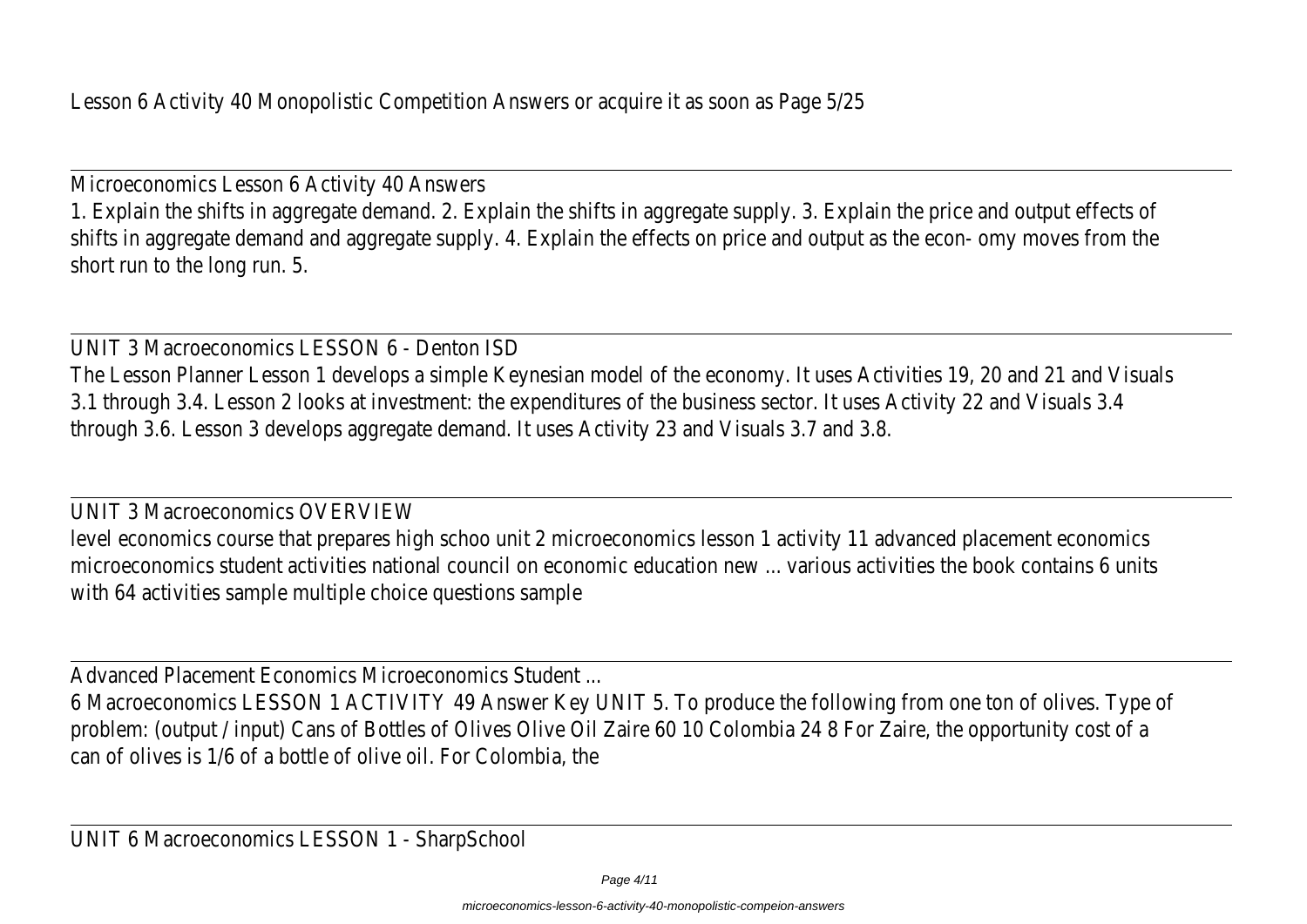Microeconomics Test Answers UNIT 3 Microeconomics LESSON 5 ACTIVITY 36 - Analy High School 6 15 5 16 4 17 3 18 2 19 1 20 Microeconomics LESSON 5 ACTIVITY 36 UNIT Activity written by Kelly A. Chaston, ...

Unit 3 Microeconomics Lesson 4 Activity 33 Answers MicroeconomicsLESSON 6 ACTIVITY 41 (continued) UNIT. Advanced Placement Economics Microeconomics: Student Activities ' National Council on Economic Education, New York, N.Y. 197 3 Part C Variation of the PrisonerÕs Dilemma Game You are in a class with one other student. It is the end of the semester, and final exams are in a week.

Microeconomics Lesson 6 Activity 40 Answers

Microeconomics Lesson 6 Activity 40 Answer Key | hsm1 ...

UNIT 6 Macroeconomics LESSON 1 - SharpSchool

Microeconomics LESSON 6 ACTIVITY 40 UNIT... Figure 40 .1 Monopolistically Competitive Firm in the Short Run. 192 Advanced Placement Economics Microeconomics ? http://www.craigfalk.com/econ/econfiles/handouts/micro/mic\_unit3\_lsn6\_40\_monop\_competition.pdf Microeconomics-Lesson-6-Activity-40-Monopolistic-Competition-Answers 1/1 PDF Drive - Search and download PDF files for free. Microeconomics Lesson 6 Activity 40 Monopolistic Competition Answers. [MOBI] Microeconomics Lesson 6 Activity 40 Monopolistic Competition Answers. When people should go to the ebook stores, search initiation by shop, shelf by shelf, it is essentially problematic.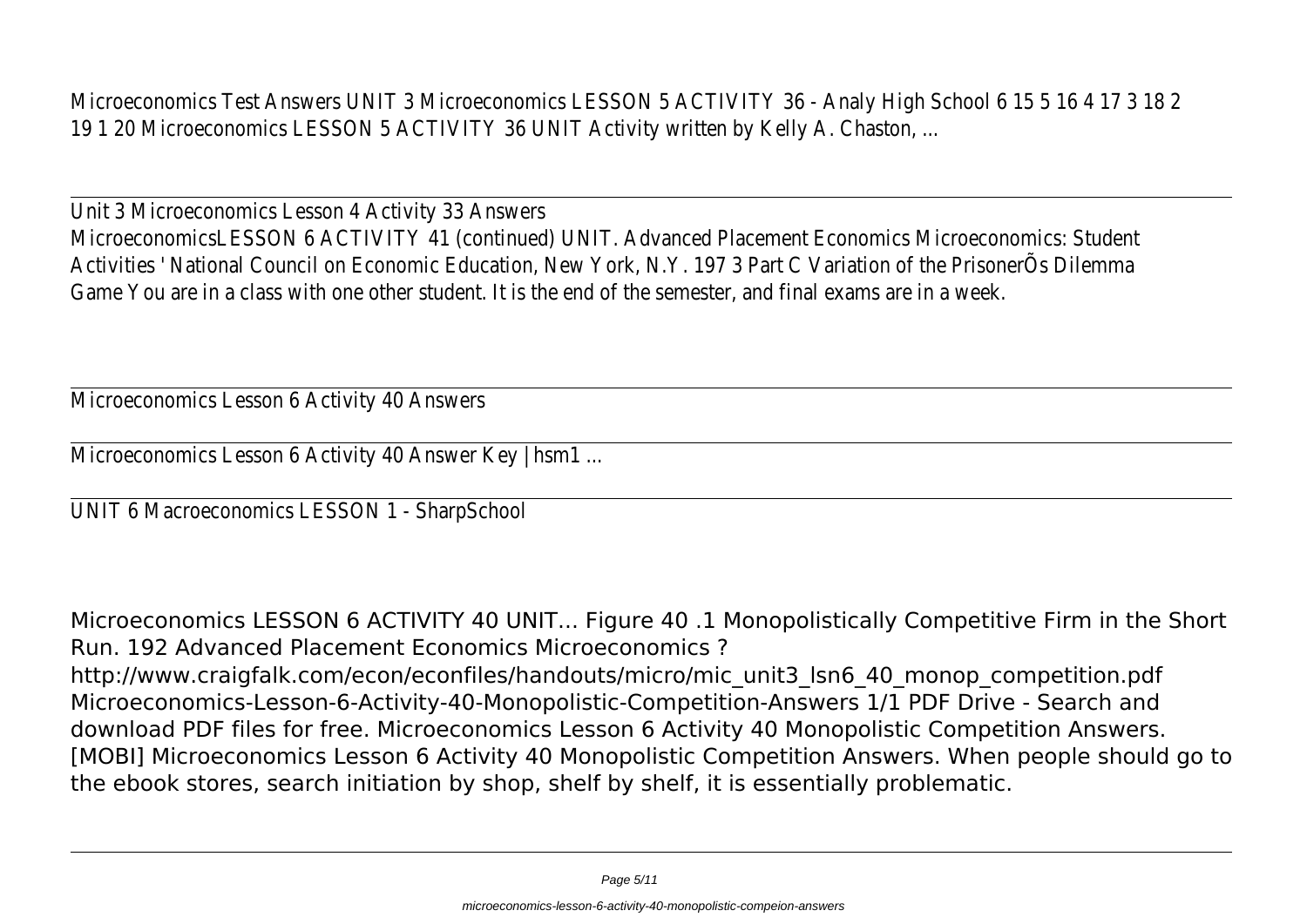**UNIT 3 Macroeconomics LESSON 6 - Denton ISD**

**Advanced Placement Economics Microeconomics Student ...**

**microeconomics-lesson-6-activity-40-answer-key 1/2 Downloaded from hsm1.signority.com on December 19, 2020 by guest Download Microeconomics Lesson 6 Activity 40 Answer Key This is likewise one of the factors by obtaining the soft documents of this microeconomics lesson 6 activity 40 answer key by online. You might not require more**

UNIT 3 Macroeconomics OVERVIEW

1. Explain the shifts in aggregate demand. 2. Explain the shifts in aggregate supply. 3. Explain the price and output effects of shifts in aggregate demand and aggregate supply. 4. Explain the effects on price and output as the econ- omy moves from the short run to the long run. 5.

**Barnesville Public Schools / Homepage Microeconomics Test Answers UNIT 3 Microeconomics LESSON 5 ACTIVITY 36 - Analy High School 6 15 5 16 4 17 3 18 2 19 1 20 Microeconomics LESSON 5 ACTIVITY 36 UNIT Activity written by Kelly A. Chaston, ...**

**Microeconomics Lesson 6 Activity 40 Answer Key**

*Chapter 6. Supply, Demand, and Government Policies.* **Chapter 6. Exercises 1-6. Supply, Demand, and Government Policies. Lesson 6 Supply Theory (Microeconomics) Lesson 6- Demand and Consumer Choice Chapter 6 - Lesson 1 Lesson 6 - Presentation Production function in Wizard menu Productivity**

Page 6/11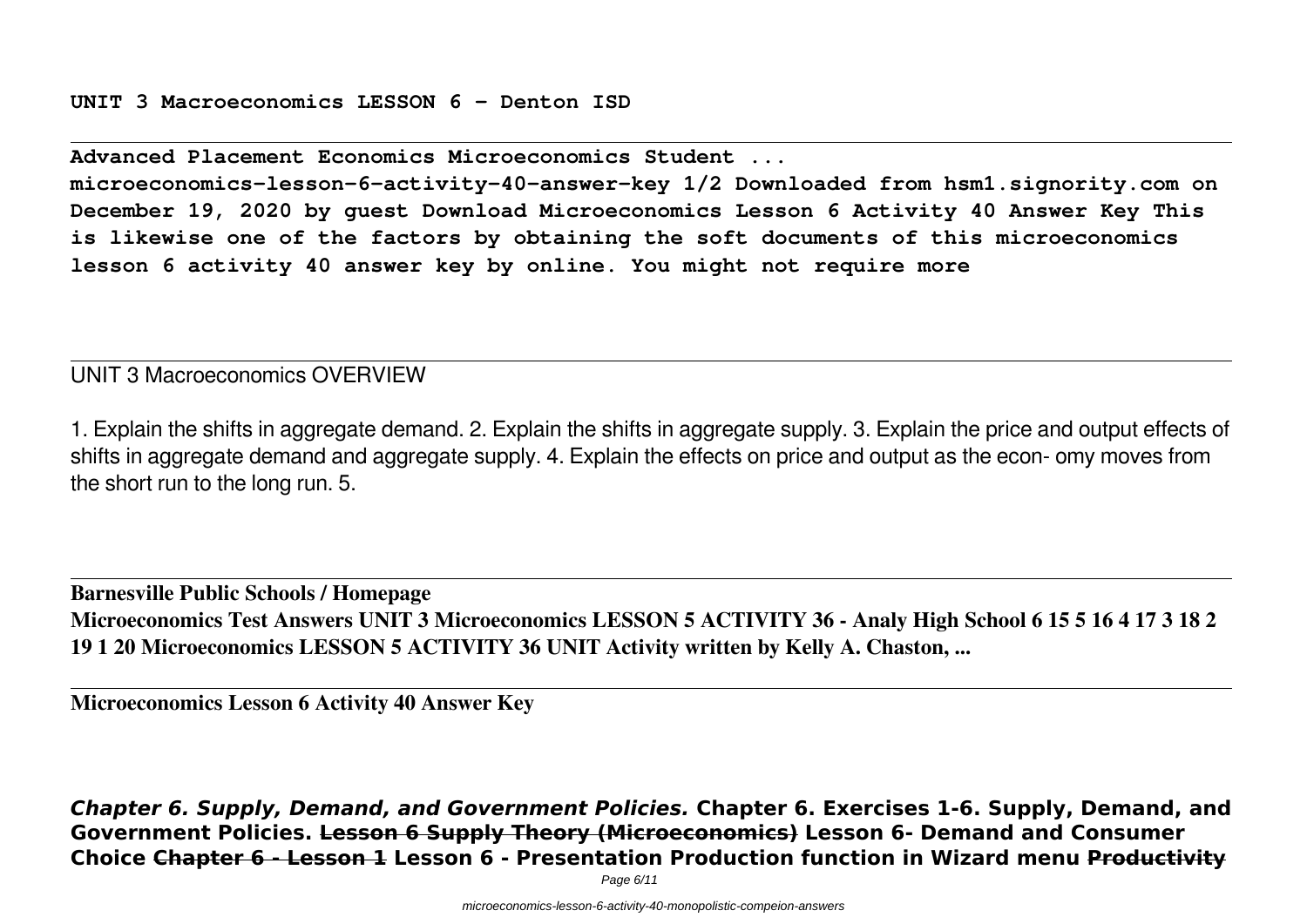**and Growth: Crash Course Economics #6 Macroeconomics- Everything You Need to Know** *Supply and Demand: Crash Course Economics #4* **Economics of Class 11th (Lesson - 6) How to teach economics - 7 Fun economics lesson plans Chris Law lecture: 40 Years with the Dismal Science: Reflections on a Lifetime of Teaching Economics Varoufakis and Chomsky discuss Neoliberalism** *Construction d' une CNC perso Supply, Demand and Government Policies*

**\"How to Read a Case\" with UVA Law Professor Anne Coughlin***Chapter 7. Consumers, producers, and the efficiency of Markets.* **Chapter 4. The market forces of Supply and Demand.** *Microeconomics - Chapter 06: Elasticity: The Responsiveness of Demand and Supply* **Production Possibility Opportunity Cost Examples Supply, Demand, and Government Policies Taxes Lesson 6: Competition and Monopoly Chapter 6 Price Controls O Level Econ Lesson 6: PRICE ELASTICITY OF SUPPLY Lesson 6: AFC, AVC, MC, ATC The Push-Up Machine - Labor Market Activity** *Chapter 13. The Costs of Production. Principles of Economics. Lesson 6 | indifference curve analysis | Delhi University |SOL | NCWEB |Principles of microeconomics* **Justice: What's The Right Thing To Do? Episode 01 \"THE MORAL SIDE OF MURDER\"**

**Microeconomics Lesson 6 Activity 40**

**LESSON 6 Monopolistic Competition Figure 40.1 Monopolistically Competitive Firm in the Short Run MC ATC co B - ACTIVITY 40 1. QUANTITY Use Figure 40.1 to answer these questions. (A) At what level of output will this firm operate? (C) What price will this firm charge for its product? (D) The area of which rectangle is equal to total revenue?**

**Barnesville Public Schools / Homepage**

**microeconomics-lesson-6-activity-40-answer-key 1/2 Downloaded from hsm1.signority.com on December 19, 2020 by guest Download Microeconomics Lesson 6 Activity 40 Answer Key This is likewise one of the factors by obtaining the soft documents of this microeconomics lesson 6 activity 40 answer key by online. You might not require more**

**Microeconomics Lesson 6 Activity 40 Answer Key | hsm1 ... Microeconomics LESSON 6 ACTIVITY 40 UNIT Adapted from Otis Gilley, Student Learning Guide to Accompany Miller: Economics (New York: HarperCollins Publishers Inc., 1985). Copyright © HarperCollins. Activity written by John Morton, National Council on Economic Education, New York,**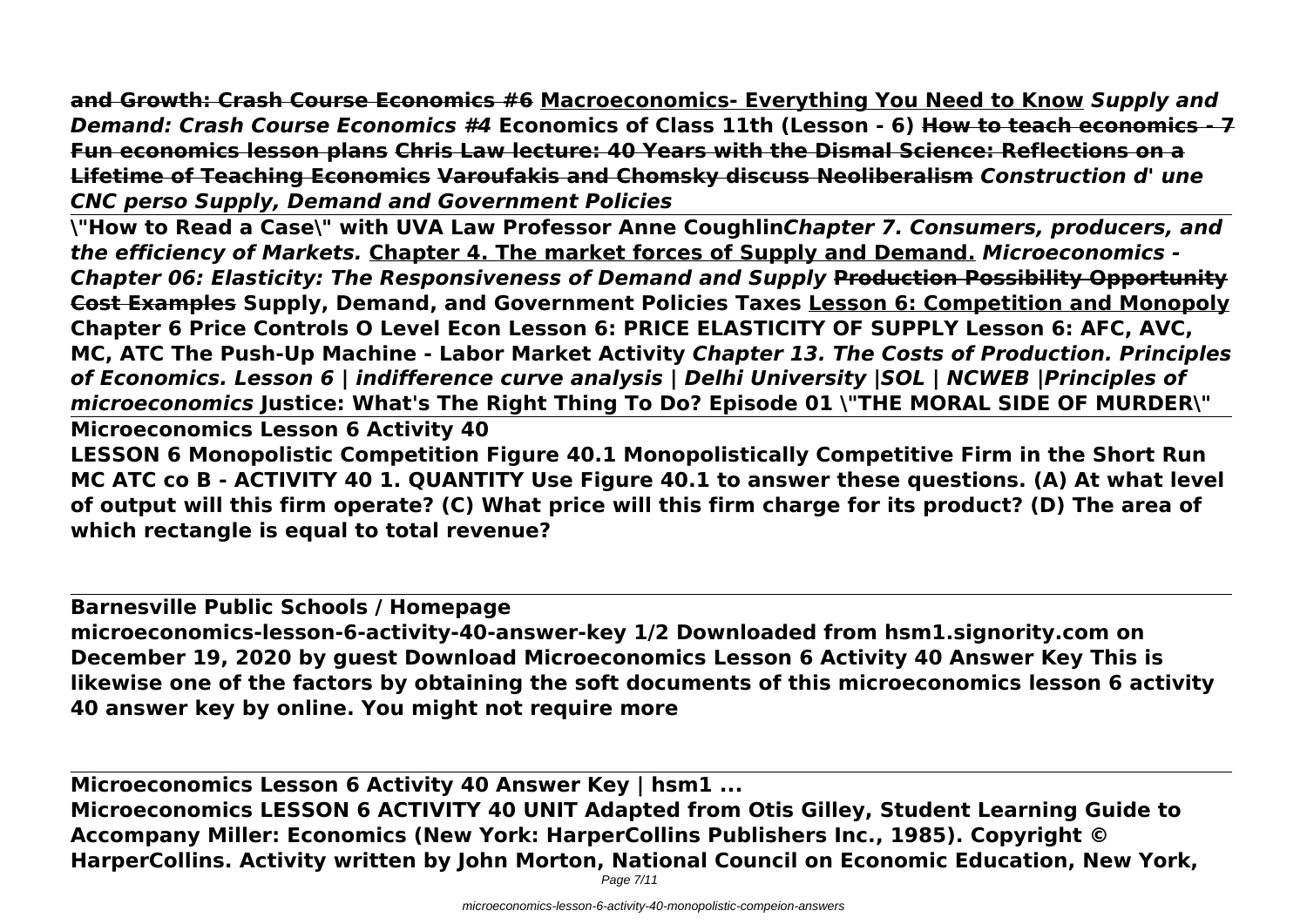**UNIT 3 Microeconomics LESSON 6 ACTIVITY 40 Microeconomics LESSON 6 ACTIVITY 40 UNIT... Figure 40 .1 Monopolistically Competitive Firm in the Short Run. 192 Advanced Placement Economics Microeconomics ? http://www.craigfalk.com/econ/econfiles/handouts/micro/mic\_unit3\_lsn6\_40\_monop\_competition.pdf**

**unit 3 microeconomics lesson 6 activity 40 answers | Free ...**

**{FREE} Unit 3 Microeconomics Lesson 6 Activity 40 ... You could buy guide Microeconomics Lesson 6 Activity 40 Monopolistic Competition Answers or acquire it as soon as feasible. You could speedily download this Microeconomics Lesson 6 Activity 40 Monopolistic Competition Answers after getting deal. So, in the same way as you require the**

**Microeconomics Lesson 6 Activity 40 Answer Key Microeconomics-Lesson-6-Activity-40-Monopolistic-Competition-Answers 1/1 PDF Drive - Search and download PDF files for free. Microeconomics Lesson 6 Activity 40 Monopolistic Competition Answers. [MOBI] Microeconomics Lesson 6 Activity 40 Monopolistic Competition Answers. When people should go to the ebook stores, search initiation by shop, shelf by shelf, it is essentially problematic.**

**Microeconomics Lesson 6 Activity 40 Monopolistic ...**

**{NEW} Unit 3 Microeconomics Lesson 6 Activity 40 Monopolistic Competition Answers 3 Macroeconomics LESSON 6 ACTIVITY 27 Answer Key UNIT Manipulating the AD and AS Model: Exogenous Demand and Supply Shocks Part A Exogenous Demand Shocks An exogenous demand shock is a change in an exogenous variable — a variable determined outside the model — that affects aggregate demand.**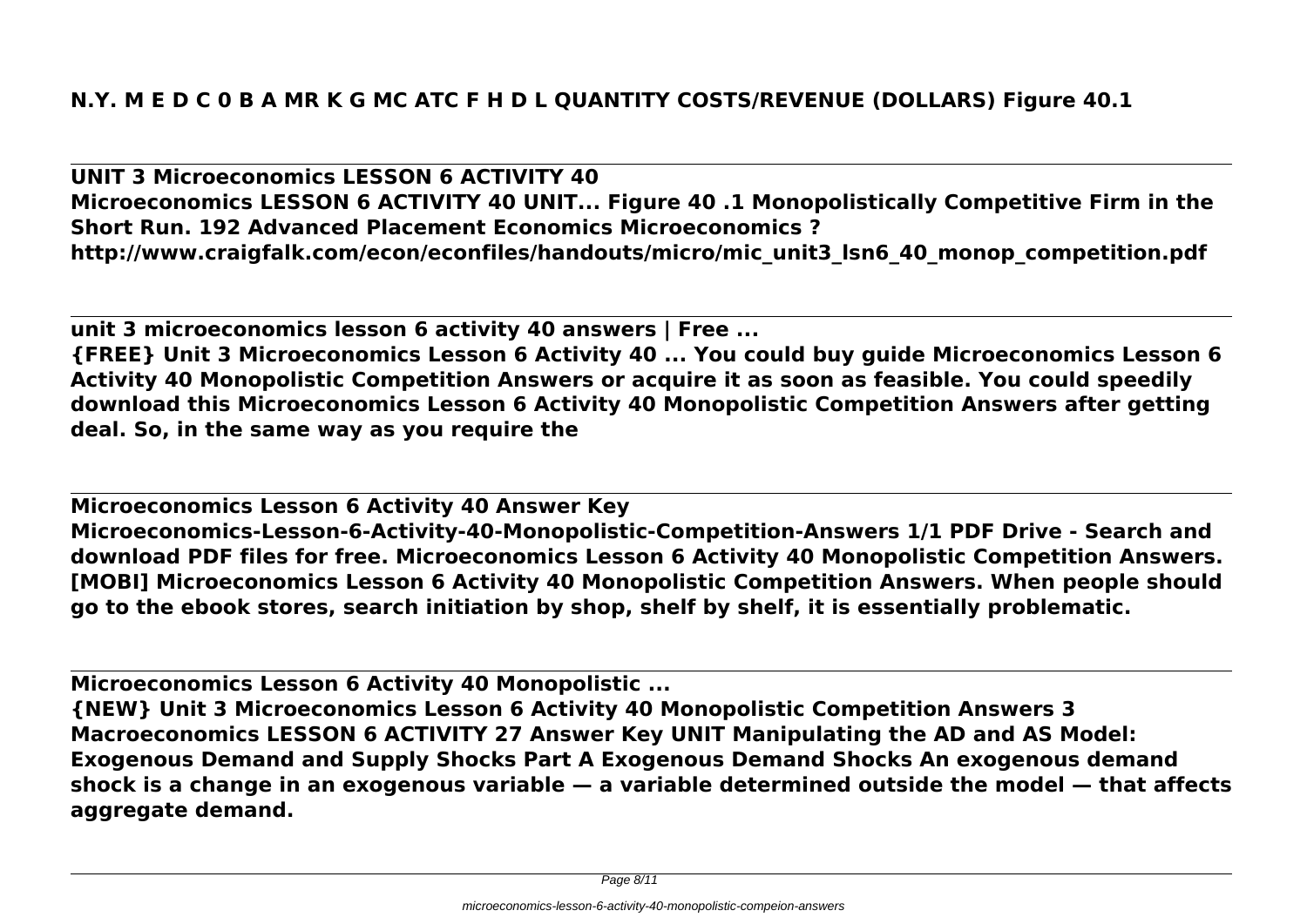**Microeconomics Lesson 6 Activity 40 Answers**

**Microeconomics Lesson 6 Activity 40 Answers change in an exogenous variable — a variable determined outside the model — that affects aggregate demand. {FREE} Unit 3 Microeconomics Lesson 6 Activity 40... You could buy guide Microeconomics Lesson 6 Activity 40 Monopolistic Competition Answers or acquire it as soon as Page 5/25**

**Microeconomics Lesson 6 Activity 40 Answers 1. Explain the shifts in aggregate demand. 2. Explain the shifts in aggregate supply. 3. Explain the price and output effects of shifts in aggregate demand and aggregate supply. 4. Explain the effects on price and output as the econ- omy moves from the short run to the long run. 5.**

**UNIT 3 Macroeconomics LESSON 6 - Denton ISD The Lesson Planner Lesson 1 develops a simple Keynesian model of the economy. It uses Activities 19, 20 and 21 and Visuals 3.1 through 3.4. Lesson 2 looks at investment: the expenditures of the business sector. It uses Activity 22 and Visuals 3.4 through 3.6. Lesson 3 develops aggregate demand. It uses Activity 23 and Visuals 3.7 and 3.8.**

## **UNIT 3 Macroeconomics OVERVIEW**

**level economics course that prepares high schoo unit 2 microeconomics lesson 1 activity 11 advanced placement economics microeconomics student activities national council on economic education new ... various activities the book contains 6 units with 64 activities sample multiple choice questions sample**

**Advanced Placement Economics Microeconomics Student ... 6 Macroeconomics LESSON 1 ACTIVITY 49 Answer Key UNIT 5. To produce the following from one ton of olives. Type of problem: (output / input) Cans of Bottles of Olives Olive Oil Zaire 60 10 Colombia 24 8 For Zaire, the opportunity cost of a can of olives is 1/6 of a bottle of olive oil. For Colombia, the**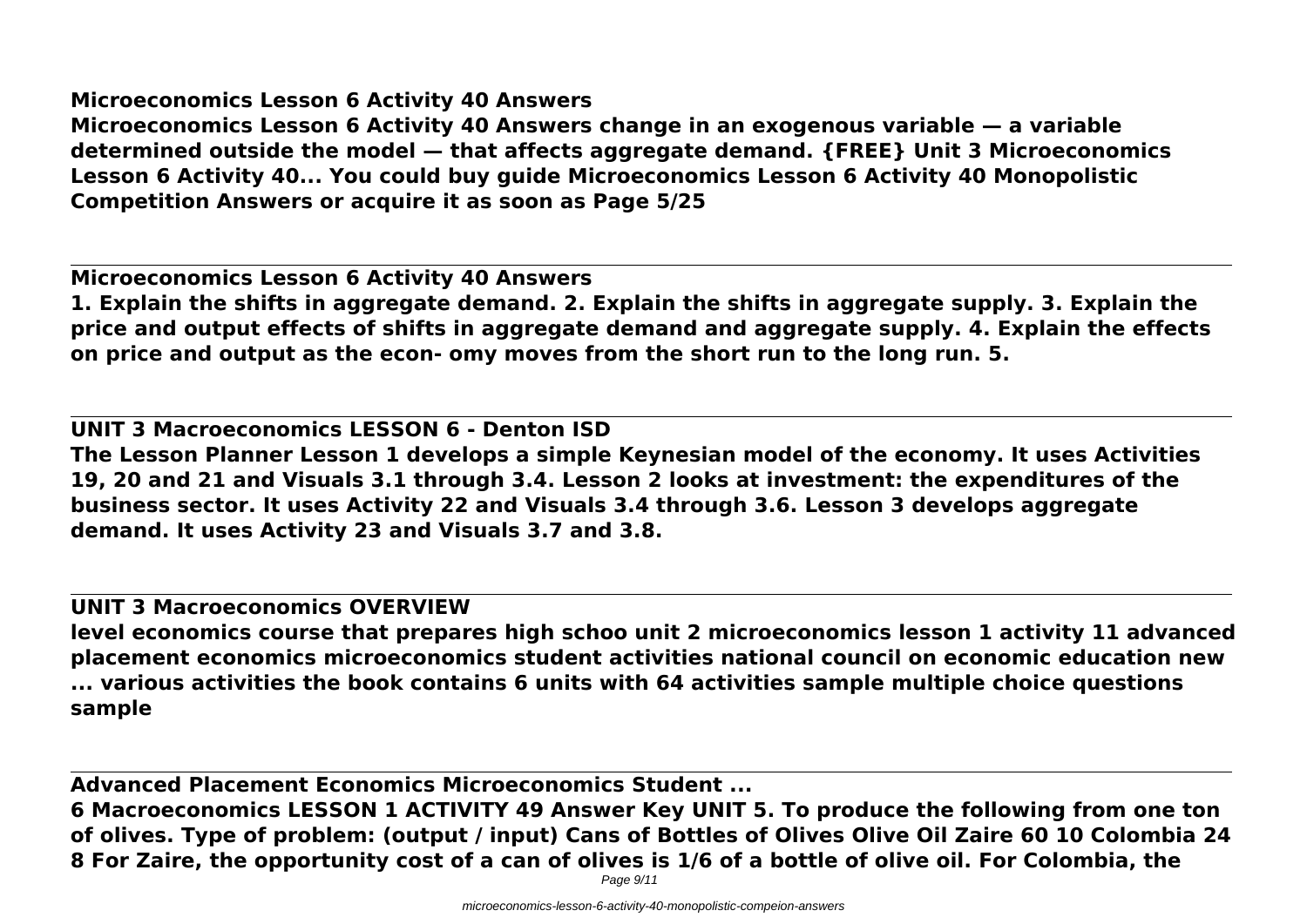**UNIT 6 Macroeconomics LESSON 1 - SharpSchool Microeconomics Test Answers UNIT 3 Microeconomics LESSON 5 ACTIVITY 36 - Analy High School 6 15 5 16 4 17 3 18 2 19 1 20 Microeconomics LESSON 5 ACTIVITY 36 UNIT Activity written by Kelly A. Chaston, ...**

**Unit 3 Microeconomics Lesson 4 Activity 33 Answers MicroeconomicsLESSON 6 ACTIVITY 41 (continued) UNIT. Advanced Placement Economics Microeconomics: Student Activities ' National Council on Economic Education, New York, N.Y. 197 3 Part C Variation of the PrisonerÕs Dilemma Game You are in a class with one other student. It is the end of the semester, and final exams are in a week.**

**level economics course that prepares high schoo unit 2 microeconomics lesson 1 activity 11 advanced placement economics microeconomics student activities national council on economic education new ... various activities the book contains 6 units with 64 activities sample multiple choice questions sample**

**LESSON 6 Monopolistic Competition Figure 40.1 Monopolistically Competitive Firm in the Short Run MC ATC co B - ACTIVITY 40 1. QUANTITY Use Figure 40.1 to answer these questions. (A) At what level of output will this firm operate? (C) What price will this firm charge for its product? (D) The area of which rectangle is equal to total revenue?**

## **UNIT 3 Microeconomics LESSON 6 ACTIVITY 40**

**Microeconomics Lesson 6 Activity 40 Monopolistic ... Microeconomics LESSON 6 ACTIVITY 40 UNIT Adapted from Otis Gilley, Student Learning**

Page 10/11